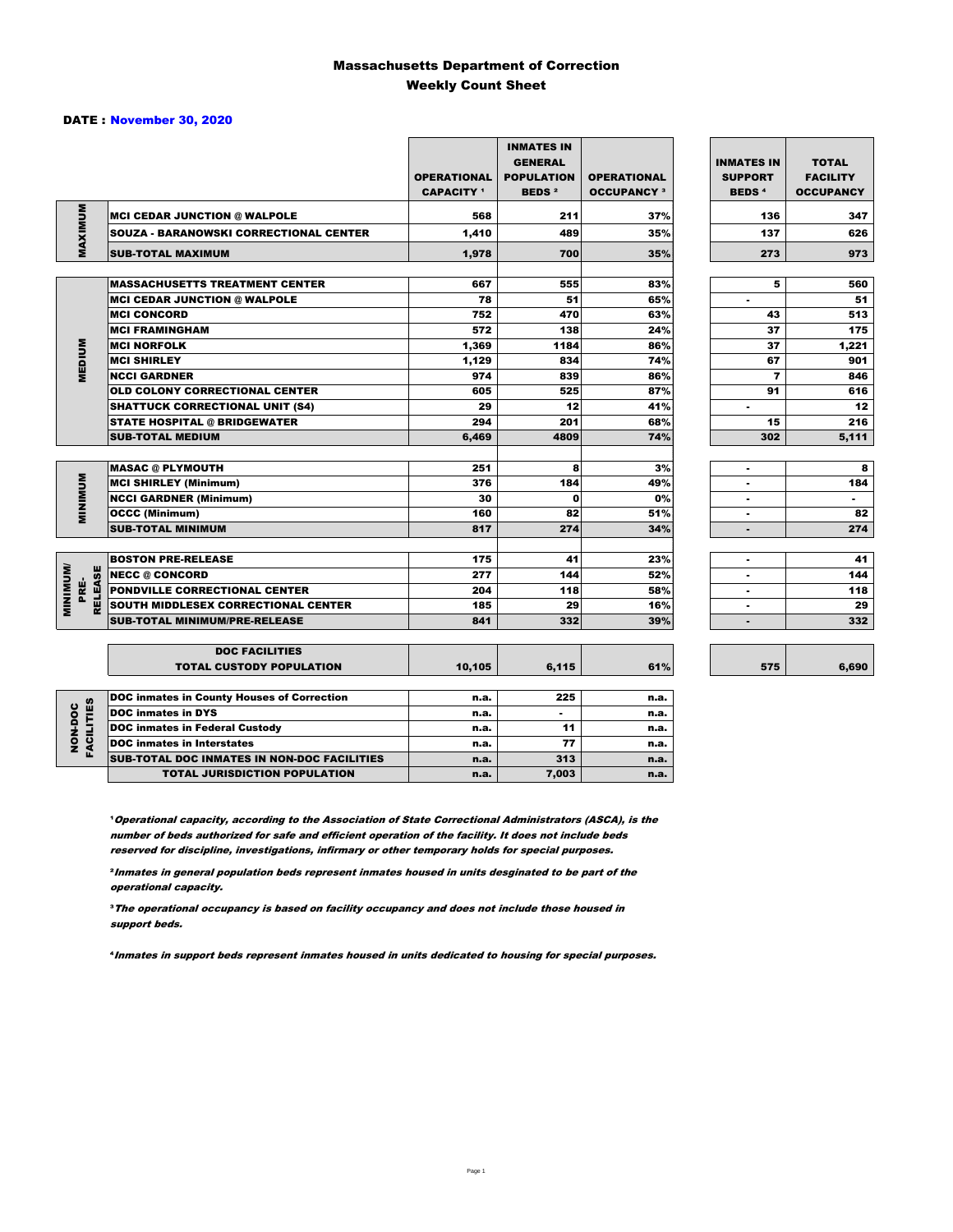### Massachusetts Department of Correction Weekly Count Sheet

| <b>CORRECTIONAL FACILITIES</b>      | <b>TREATMENT</b> | <b>FACILITY</b>  |
|-------------------------------------|------------------|------------------|
| <b>HOSPITAL MISSION</b>             | <b>BEDS</b>      | <b>OCCUPANCY</b> |
| <b>SHATTUCK CORRECTIONAL UNIT</b>   | 29               | 12               |
| <b>STATE HOSPITAL @ BRIDGEWATER</b> | 372              | 201              |
| <b>TOTAL</b>                        | 401              | 213              |

| <b>DOC INMATES IN COUNTY FACILITIES</b>                         | <b>FACILITY</b>  |
|-----------------------------------------------------------------|------------------|
|                                                                 | <b>OCCUPANCY</b> |
| <b>BARNSTABLE COUNTY</b>                                        |                  |
| <b>BERKSHIRE COUNTY</b>                                         | $\mathbf{z}$     |
| <b>BRISTOL COUNTY</b>                                           |                  |
| <b>DUKES COUNTY</b>                                             |                  |
| <b>ESSEX COUNTY</b>                                             | 1                |
| <b>FRANKLIN COUNTY</b>                                          | 11               |
| <b>HAMPDEN COUNTY*</b>                                          | 186              |
| <b>HAMPSHIRE COUNTY</b>                                         | 6                |
| <b>MIDDLESEX COUNTY</b>                                         | ۰                |
| <b>NORFOLK COUNTY</b>                                           | ۰                |
| <b>PLYMOUTH COUNTY</b>                                          | 19               |
| <b>SUFFOLK COUNTY</b>                                           |                  |
| <b>WORCESTER COUNTY</b>                                         |                  |
| <b>TOTAL</b>                                                    | 225              |
| *Note* Hampden County has 149 Section 35 inmates (Stoney Brook) |                  |
| <b>DOC INMATES IN OTHER FACILITIES</b>                          | <b>FACILITY</b>  |
|                                                                 | <b>OCCUPANCY</b> |
| <b>FEDERAL BUREAU OF PRISONS</b>                                | 11               |
| <b>DYS</b>                                                      |                  |
| <b>INTERSTATES</b>                                              | 77               |
| <b>TOTAL</b>                                                    | 88               |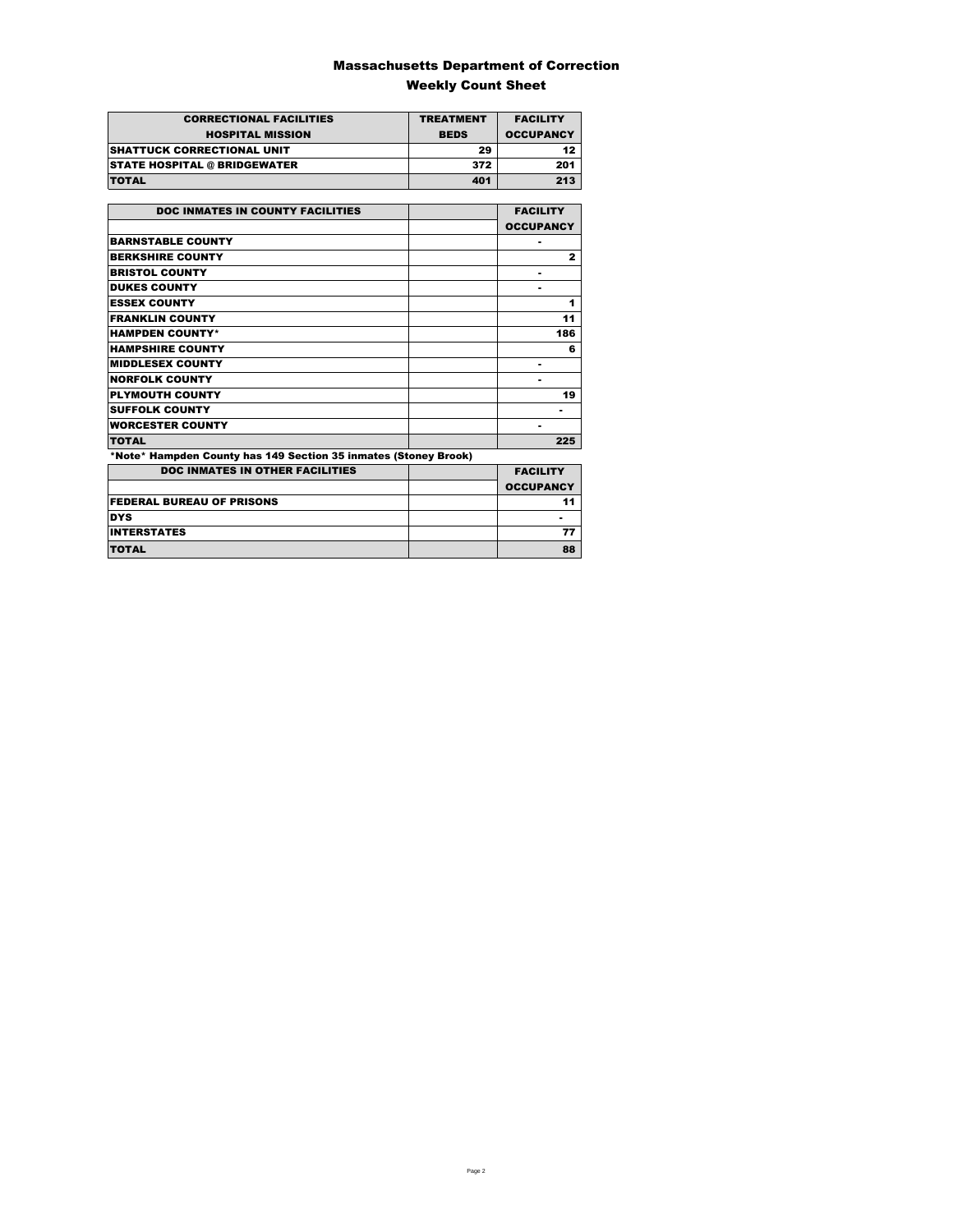#### **11/30/20**

| <b>COUNTY</b>                           | <b>SECURITY LEVEL</b>                 |                               |                               |                             |                                  |                                |                                  |                               |                                     |                            | <b>TOTAL</b>                   |                                  |
|-----------------------------------------|---------------------------------------|-------------------------------|-------------------------------|-----------------------------|----------------------------------|--------------------------------|----------------------------------|-------------------------------|-------------------------------------|----------------------------|--------------------------------|----------------------------------|
| <b>BARNSTABLE</b>                       | <b>TYPE</b>                           | <b>MAXIMUM</b>                |                               | <b>MEDIUM</b>               |                                  |                                | <b>MINIMUM</b>                   |                               | <b>PRE-RELEASE</b>                  |                            | <b>TOTAL</b>                   |                                  |
|                                         |                                       | <b>MALE</b>                   | <b>FEMALE</b>                 | <b>MALE</b>                 | <b>FEMALE</b>                    | <b>MALE</b>                    | <b>FEMALE</b>                    | <b>MALE</b>                   | <b>FEMALE</b>                       | <b>MALE</b>                | <b>FEMALE</b>                  | <b>FACILITY</b>                  |
|                                         | <b>COUNTY</b>                         | $\mathbf 0$                   | $\mathbf{0}$                  | 76                          | 6                                | $\mathbf 0$                    | 0                                | $\mathbf{0}$                  | $\mathbf{0}$                        | 76                         | 6                              | 82                               |
| <b>HOUSE OF</b>                         | <b>STATE</b>                          | $\overline{0}$                | $\mathbf 0$                   | 0<br>0                      | $\overline{0}$<br>0              | $\mathbf 0$<br>$\mathbf 0$     | $\overline{0}$                   | $\mathbf{0}$                  | $\overline{0}$                      | $\mathbf 0$<br>$\mathbf 0$ | $\mathbf 0$<br>0               | $\mathbf 0$<br>$\mathbf 0$       |
| <b>CORRECTION</b>                       | FEDERAL<br><b>TOTAL</b>               | $\mathbf 0$<br>$\mathbf 0$    | $\mathbf{0}$<br>$\mathbf{0}$  | 76                          | 6                                | $\overline{0}$                 | $\mathbf 0$<br>$\mathbf 0$       | $\mathbf 0$<br>$\mathbf{0}$   | $\overline{0}$<br>$\mathbf 0$       | 76                         | 6                              | 82                               |
|                                         | <b>COUNTY</b>                         | $\mathbf 0$                   | $\mathbf{0}$                  | 98                          | 6                                | $\mathbf 0$                    | $\mathbf 0$                      | $\mathbf 0$                   | $\overline{0}$                      | 98                         | 6                              | 104                              |
| JAIL                                    | <b>OTHER COUNTY</b>                   | $\mathbf 0$                   | $\mathbf{0}$                  | 0                           | 0                                | $\mathbf{0}$                   | $\overline{0}$                   | $\mathbf 0$                   | $\overline{0}$                      | $\mathbf 0$                | $\mathbf 0$                    | $\mathbf 0$                      |
|                                         | <b>FEDERAL</b>                        | $\mathbf 0$                   | $\mathbf{0}$                  | 0                           | $\Omega$                         | $\Omega$                       | $\overline{0}$                   | $\Omega$                      | $\overline{0}$                      | $\mathbf 0$                | 0                              | $\mathbf 0$                      |
|                                         | <b>TOTAL</b>                          | $\overline{0}$                | $\Omega$                      | 98                          | 6                                | $\Omega$                       | $\overline{0}$                   | $\Omega$                      | $\overline{0}$                      | 98                         | 6                              | 104                              |
|                                         | <b>FACILITY TOTAL</b>                 | 0                             | 0                             | 174                         | 12                               | $\mathbf{0}$                   | 0                                | 0                             | 0                                   | 174                        | 12                             | 186                              |
| <b>BERKSHIRE</b>                        | <b>TYPE</b>                           | <b>MAXIMUM</b>                |                               |                             | <b>MEDIUM</b>                    |                                | <b>MINIMUM</b>                   |                               | <b>PRE-RELEASE</b>                  |                            | <b>TOTAL</b>                   |                                  |
|                                         |                                       | <b>MALE</b>                   | <b>FEMALE</b>                 | <b>MALE</b>                 | <b>FEMALE</b>                    | <b>MALE</b>                    | <b>FEMALE</b>                    | <b>MALE</b>                   | <b>FEMALE</b>                       | <b>MALE</b>                | <b>FEMALE</b>                  | <b>FACILITY</b>                  |
|                                         | <b>COUNTY</b>                         | $\mathbf{0}$                  | $\mathbf 0$                   | 52                          | 0                                | $\mathbf{0}$                   | $\mathbf{0}$                     | $\mathbf{0}$                  | $\mathbf 0$                         | 52                         | 0                              | 52                               |
| <b>HOUSE OF</b>                         | <b>STATE</b>                          | 0                             | $\mathbf{0}$                  | $\overline{2}$              | $\mathbf 0$                      | $\mathbf{0}$                   | $\mathbf 0$                      | $\mathbf{0}$                  | $\mathbf{0}$                        | $\overline{2}$             | 0                              | $\overline{c}$                   |
| <b>CORRECTION</b>                       | <b>FEDERAL</b><br><b>TOTAL</b>        | $\mathbf 0$<br>$\overline{0}$ | $\mathbf 0$<br>$\mathbf{0}$   | 0<br>54                     | $\overline{0}$<br>$\overline{0}$ | $\mathbf{0}$<br>$\overline{0}$ | $\overline{0}$<br>$\overline{0}$ | $\mathbf{0}$<br>$\mathbf{0}$  | $\mathbf 0$<br>$\overline{0}$       | $\mathbf 0$<br>54          | 0<br>$\overline{0}$            | $\mathbf 0$<br>54                |
|                                         | <b>COUNTY</b>                         | $\overline{0}$                | $\overline{0}$                | 83                          | $\overline{0}$                   | $\overline{0}$                 | $\overline{0}$                   | $\overline{0}$                | $\overline{0}$                      | 83                         | $\mathbf{0}$                   | 83                               |
| <b>JAIL</b>                             | <b>OTHER COUNTY</b>                   | 0                             | $\mathbf{0}$                  | 0                           | $\overline{0}$                   | $\mathbf{0}$                   | $\mathbf 0$                      | $\Omega$                      | $\mathbf{0}$                        | 0                          | $\mathbf{0}$                   | $\pmb{0}$                        |
|                                         | <b>FEDERAL</b>                        | $\mathbf 0$                   | $\mathbf{0}$                  | 0                           | $\overline{0}$                   | $\mathbf{0}$                   | $\overline{0}$                   | $\mathbf 0$                   | $\overline{0}$                      | $\mathbf 0$                | $\mathbf{0}$                   | $\mathbf 0$                      |
|                                         | <b>TOTAL</b>                          | $\mathbf 0$                   | $\mathbf{0}$                  | 83                          | $\overline{0}$                   | $\mathbf{0}$                   | $\mathbf 0$                      | $\mathbf{0}$                  | $\mathbf 0$                         | 83                         | $\overline{0}$                 | 83                               |
|                                         | <b>FACILITY TOTAL</b>                 | 0                             | $\bf{0}$                      | 137                         | 0                                | 0                              | $\bf{0}$                         | 0                             | 0                                   | 137                        | 0                              | 137                              |
| <b>BRISTOL</b>                          | <b>TYPE</b>                           | <b>MAXIMUM</b>                |                               |                             | <b>MEDIUM</b>                    |                                | <b>MINIMUM</b>                   |                               | <b>PRE-RELEASE</b>                  |                            | <b>TOTAL</b>                   |                                  |
| <b>Ash Street</b>                       |                                       | <b>MALE</b>                   | <b>FEMALE</b>                 | <b>MALE</b>                 | <b>FEMALE</b>                    | <b>MALE</b>                    | <b>FEMALE</b>                    | <b>MALE</b>                   | <b>FEMALE</b>                       | <b>MALE</b>                | <b>FEMALE</b>                  | <b>FACILITY</b>                  |
|                                         | <b>COUNTY</b>                         | 0                             | $\mathbf{0}$                  | 12                          | $\mathbf 0$                      | $\mathbf 0$                    | 0                                | $\mathbf{0}$                  | $\mathbf{0}$                        | 12                         | 0                              | 12                               |
| <b>HOUSE OF</b>                         | <b>STATE</b>                          | $\mathbf{0}$                  | $\mathbf{0}$                  | 0                           | $\mathbf 0$                      | $\mathbf{0}$                   | $\mathbf{0}$                     | $\mathbf{0}$                  | $\mathbf{0}$                        | 0                          | 0                              | 0                                |
| <b>CORRECTION</b>                       | <b>FEDERAL</b>                        | $\mathbf{0}$                  | $\mathbf{0}$                  | 0                           | $\overline{0}$                   | $\mathbf{0}$                   | $\overline{0}$                   | $\mathbf{0}$                  | $\overline{0}$                      | $\mathbf 0$                | 0                              | $\mathbf 0$                      |
|                                         | <b>TOTAL</b>                          | $\overline{0}$                | $\mathbf{0}$                  | 12                          | $\overline{0}$                   | $\mathbf 0$                    | $\overline{0}$                   | $\mathbf{0}$                  | $\overline{0}$                      | 12                         | $\overline{0}$                 | 12                               |
| JAIL                                    | <b>COUNTY</b><br><b>OTHER COUNTY</b>  | $\overline{0}$<br>$\mathbf 0$ | $\overline{0}$<br>$\mathbf 0$ | 68<br>0                     | $\overline{0}$<br>$\overline{0}$ | $\mathbf 0$<br>$\mathbf{0}$    | $\overline{0}$<br>$\overline{0}$ | $\overline{0}$<br>$\mathbf 0$ | $\overline{0}$<br>$\overline{0}$    | 68<br>$\mathbf 0$          | $\overline{0}$<br>$\mathbf{0}$ | 68<br>$\mathbf 0$                |
|                                         | <b>FEDERAL</b>                        | $\overline{0}$                | $\mathbf{0}$                  | 0                           | $\overline{0}$                   | $\Omega$                       | $\overline{0}$                   | $\Omega$                      |                                     | $\mathbf 0$                | 0                              | $\mathbf 0$                      |
|                                         | <b>TOTAL</b>                          | $\overline{0}$                | $\mathbf{0}$                  | 68                          | $\overline{0}$                   | $\overline{0}$                 | $\overline{0}$                   | $\overline{0}$                | $\mathbf{0}$                        | 68                         | $\overline{0}$                 | 68                               |
|                                         | <b>FACILITY TOTAL</b>                 | 0                             | 0                             | 80                          | 0                                | 0                              | 0                                | 0                             | 0                                   | 80                         | 0                              | 80                               |
|                                         |                                       |                               |                               |                             |                                  |                                |                                  |                               |                                     |                            |                                |                                  |
| <b>BRISTOL</b><br><b>Dartmouth</b>      | <b>TYPE</b>                           | <b>MAXIMUM</b><br><b>MALE</b> | <b>FEMALE</b>                 | <b>MALE</b>                 | <b>MEDIUM</b><br><b>FEMALE</b>   | <b>MALE</b>                    | <b>MINIMUM</b><br><b>FEMALE</b>  | <b>MALE</b>                   | <b>PRE-RELEASE</b><br><b>FEMALE</b> | <b>MALE</b>                | <b>TOTAL</b><br><b>FEMALE</b>  | <b>FACILITY</b>                  |
|                                         | <b>COUNTY</b>                         | $\mathbf 0$                   | $\mathbf 0$                   | 121                         | 0                                | 0                              | 0                                | 0                             | $\overline{0}$                      | 121                        | 0                              | 121                              |
| <b>HOUSE OF</b>                         | <b>STATE</b>                          | $\mathbf 0$                   | $\mathbf{0}$                  | 0                           | $\overline{0}$                   | $\Omega$                       | 0                                | $\Omega$                      | $\mathbf{0}$                        | 0                          | $\mathbf 0$                    | 0                                |
| <b>CORRECTION</b>                       | <b>FEDERAL</b>                        | $\mathbf 0$                   | $\mathbf{0}$                  | 1                           | 0                                | 0                              | 0                                | $\mathbf 0$                   | $\mathbf{0}$                        | $\mathbf{1}$               | 0                              | 1                                |
|                                         | <b>TOTAL</b>                          | $\mathbf 0$                   | $\mathbf{0}$                  | 122                         | $\mathbf 0$                      | $\overline{0}$                 | $\mathbf 0$                      | $\mathbf{0}$                  | $\overline{0}$                      | 122                        | $\mathbf{0}$                   | 122                              |
|                                         | <b>COUNTY</b>                         | $\mathbf 0$<br>$\overline{0}$ | $\mathbf{0}$<br>$\mathbf{0}$  | 402<br>20                   | 14<br>$\mathbf 0$                | $\mathbf{0}$<br>$\mathbf{0}$   | $\mathbf 0$<br>$\overline{0}$    | $\mathbf{0}$<br>$\mathbf 0$   | $\mathbf 0$<br>$\overline{0}$       | 402<br>20                  | 14<br>0                        | 416<br>20                        |
| JAIL                                    | <b>OTHER COUNTY</b><br><b>FEDERAL</b> | $\mathbf 0$                   | $\mathbf{0}$                  | 5                           | 0                                | $\mathbf{0}$                   | 0                                | $\mathbf{0}$                  | $\mathbf 0$                         | 5                          | $\mathbf 0$                    | 5                                |
|                                         | <b>TOTAL</b>                          | $\mathbf 0$                   | $\overline{0}$                | 427                         | 14                               | $\mathbf 0$                    | $\mathbf 0$                      | $\overline{0}$                | $\mathbf 0$                         | 427                        | 14                             | 441                              |
|                                         | <b>FACILITY TOTAL</b>                 | $\mathbf 0$                   | $\mathbf{0}$                  | 549                         | 14                               | $\mathbf{0}$                   | $\bf{0}$                         | 0                             | 0                                   | 549                        | 14                             | 563                              |
|                                         |                                       |                               |                               |                             |                                  |                                |                                  |                               |                                     |                            |                                |                                  |
| <b>BRISTOL</b><br><b>Women's Center</b> | <b>TYPE</b>                           | <b>MAXIMUM</b><br><b>MALE</b> | <b>FEMALE</b>                 | <b>MALE</b>                 | <b>MEDIUM</b><br><b>FEMALE</b>   | <b>MALE</b>                    | <b>MINIMUM</b><br><b>FEMALE</b>  | <b>MALE</b>                   | <b>PRE-RELEASE</b><br><b>FEMALE</b> | <b>MALE</b>                | <b>TOTAL</b><br><b>FEMALE</b>  | <b>FACILITY</b>                  |
|                                         | <b>COUNTY</b>                         | 0                             | 0                             | 0                           | 6                                | $\mathbf 0$                    | 2                                | 0                             | $\mathbf 0$                         | 0                          | 8                              | 8                                |
| <b>SENTENCED</b>                        | <b>STATE</b>                          | $\overline{0}$                | $\Omega$                      | $\overline{0}$              | $\mathbf 0$                      | $\overline{0}$                 | $\mathbf 0$                      | $\mathbf{0}$                  | $\mathbf 0$                         | $\mathbf{0}$               | $\overline{0}$                 | 0                                |
|                                         | <b>FEDERAL</b>                        | 0                             | $\mathbf 0$                   | 0                           | $\mathbf 0$                      | $\mathbf{0}$                   | $\mathbf 0$                      | $\mathbf 0$                   | $\mathbf 0$                         | $\pmb{0}$                  | 0                              | $\pmb{0}$                        |
|                                         | <b>TOTAL</b>                          | $\mathbf 0$                   | $\mathbf{0}$                  | $\overline{0}$              | $6\phantom{1}6$                  | $\mathbf{0}$                   | $\overline{2}$                   | $\mathbf{0}$                  | $\overline{0}$                      | $\bf 0$                    | 8                              | $\bf 8$                          |
|                                         | <b>COUNTY</b>                         | $\mathbf 0$                   | $\mathbf 0$                   | $\overline{0}$              | 25                               | $\Omega$                       | $\overline{0}$                   | $\mathbf 0$                   | $\mathbf 0$                         | $\pmb{0}$                  | 25                             | 25                               |
| <b>UNSENTENCED</b>                      | INS                                   | 0<br>$\overline{0}$           | $\mathbf 0$<br>$\Omega$       | $\pmb{0}$<br>$\overline{0}$ | $\mathbf 0$<br>$\overline{0}$    | $\mathbf 0$<br>$\mathbf{0}$    | 0<br>$\overline{0}$              | $\mathbf{0}$<br>$\Omega$      | $\mathbf{0}$<br>$\mathbf 0$         | $\pmb{0}$<br>$\pmb{0}$     | 0<br>$\pmb{0}$                 | $\pmb{0}$<br>$\mathbf 0$         |
|                                         | <b>FEDERAL</b><br><b>TOTAL</b>        | $\overline{0}$                | $\mathbf{0}$                  | $\mathbf 0$                 | 25                               | $\overline{0}$                 | $\overline{0}$                   | $\overline{0}$                | $\overline{0}$                      | $\bf 0$                    | 25                             | 25                               |
|                                         | <b>FACILITY TOTAL</b>                 | $\mathbf 0$                   | $\mathbf{0}$                  | 0                           | 31                               | $\mathbf{0}$                   | $\overline{\mathbf{2}}$          | $\mathbf 0$                   | 0                                   | 0                          | 33                             | 33                               |
|                                         |                                       |                               |                               |                             |                                  |                                |                                  |                               |                                     |                            |                                |                                  |
| <b>DUKES</b>                            | <b>TYPE</b>                           | <b>MAXIMUM</b>                | <b>FEMALE</b>                 |                             | <b>MEDIUM</b>                    |                                | <b>MINIMUM</b>                   |                               | <b>PRE-RELEASE</b>                  |                            | <b>TOTAL</b>                   |                                  |
|                                         | <b>COUNTY</b>                         | <b>MALE</b><br>3              | $\mathbf{0}$                  | <b>MALE</b><br>1            | <b>FEMALE</b><br>$\mathbf 0$     | <b>MALE</b><br>$\mathbf{1}$    | <b>FEMALE</b><br>$\mathbf 0$     | <b>MALE</b><br>$\mathbf 0$    | <b>FEMALE</b><br>$\mathbf 0$        | 5                          | $\mathbf{0}$                   | <b>MALE FEMALE FACILITY</b><br>5 |
| <b>HOUSE OF</b>                         | <b>STATE</b>                          | $\mathbf 0$                   | 0                             | 0                           | $\overline{0}$                   | $\overline{0}$                 | 0                                | 0                             | $\mathbf 0$                         | 0                          | 0                              | $\mathbf 0$                      |
| <b>CORRECTION</b>                       | <b>FEDERAL</b>                        | 0                             | $\mathbf{0}$                  | 0                           | $\mathbf 0$                      | $\overline{0}$                 | $\overline{0}$                   | $\mathbf 0$                   | $\overline{0}$                      | 0                          | 0                              | $\pmb{0}$                        |
|                                         | <b>TOTAL</b>                          | 3                             | $\mathbf 0$                   | $\mathbf{1}$                | $\mathbf 0$                      | 1                              | $\mathbf 0$                      | $\mathbf 0$                   | $\overline{0}$                      | 5                          | $\mathbf 0$                    | $\overline{5}$                   |
|                                         | <b>COUNTY</b>                         | 0                             | $\mathbf 0$                   | $\pmb{0}$                   | $\mathbf 0$                      | $\mathbf 0$                    | $\mathbf 0$                      | $\mathbf 0$                   | $\mathbf 0$                         | 0                          | $\pmb{0}$                      | $\pmb{0}$                        |
| JAIL                                    | <b>OTHER COUNTY</b>                   | $\overline{0}$                | $\mathbf{0}$                  | $\mathbf{0}$                | $\overline{0}$                   | $\mathbf{0}$                   | $\mathbf 0$                      | $\mathbf{0}$                  | $\overline{0}$                      | $\mathbf 0$                | $\mathbf{0}$                   | $\pmb{0}$                        |
|                                         | <b>FEDERAL</b>                        | 0<br>$\mathbf 0$              | $\mathbf 0$<br>$\mathbf{0}$   | 0<br>$\pmb{0}$              | 0                                | $\mathbf 0$<br>$\mathbf 0$     | 0<br>$\mathbf 0$                 | $\mathbf 0$<br>$\mathbf{0}$   | $\mathbf 0$                         | 0                          | $\pmb{0}$<br>$\mathbf 0$       | $\pmb{0}$                        |
|                                         | <b>TOTAL</b><br><b>FACILITY TOTAL</b> | 3                             | $\mathbf 0$                   | 1                           | $\mathbf 0$<br>$\mathbf{0}$      | 1                              | $\mathbf{0}$                     | $\mathbf{0}$                  |                                     | $\pmb{0}$<br>5             | 0                              | $\pmb{0}$<br>5                   |
|                                         |                                       |                               |                               |                             |                                  |                                |                                  |                               |                                     |                            |                                |                                  |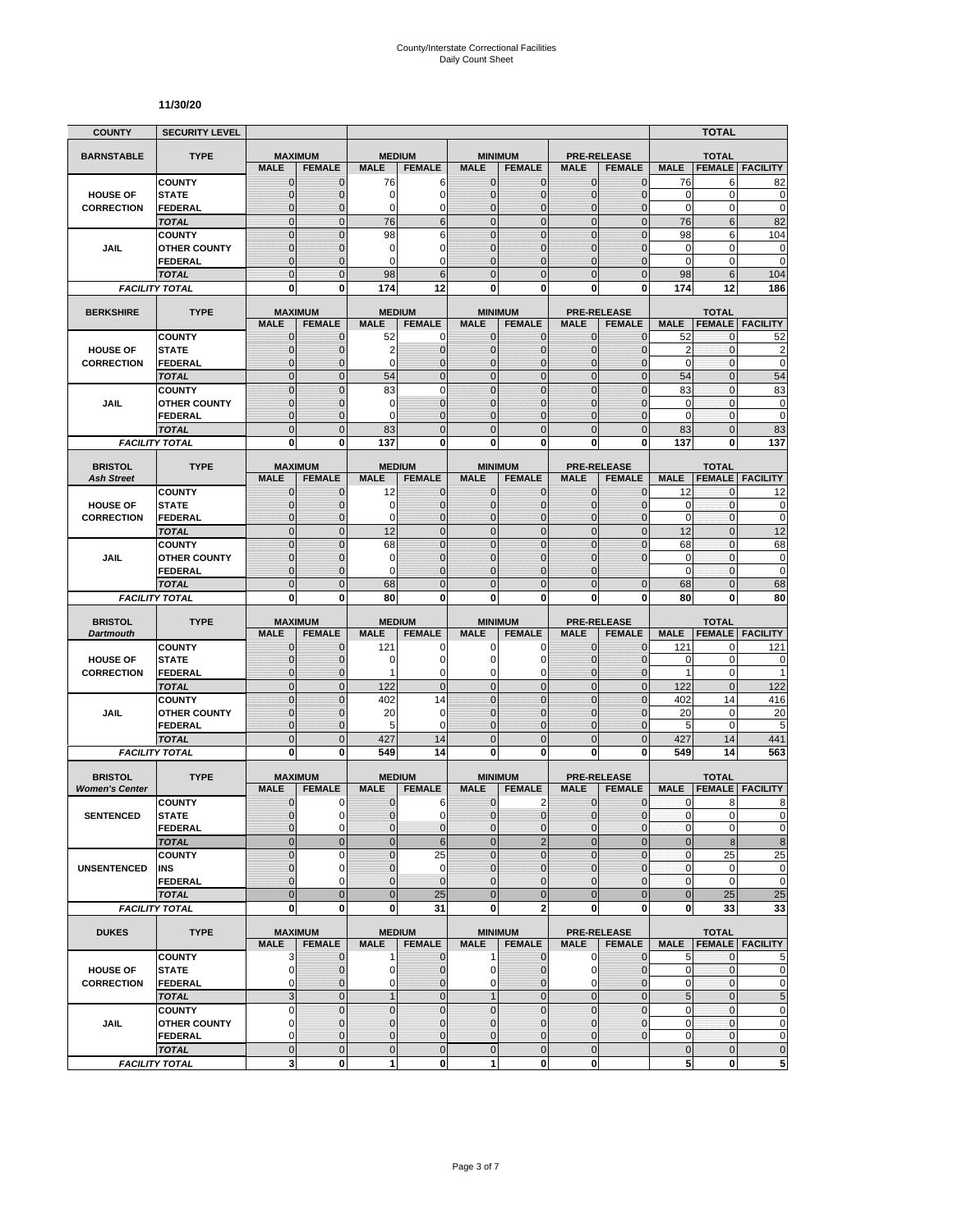# County/Interstate Correctional Facilities Daily Count Sheet

| <b>ESSEX</b>          | <b>TYPE</b>           |                | <b>MAXIMUM</b>                  | <b>MEDIUM</b>  |                | <b>MINIMUM</b> |                |                | <b>PRE-RELEASE</b> |              | <b>TOTAL</b>                  |                          |
|-----------------------|-----------------------|----------------|---------------------------------|----------------|----------------|----------------|----------------|----------------|--------------------|--------------|-------------------------------|--------------------------|
| <b>Middleton</b>      |                       | <b>MALE</b>    | <b>FEMALE</b>                   | <b>MALE</b>    | <b>FEMALE</b>  | <b>MALE</b>    | <b>FEMALE</b>  | <b>MALE</b>    | <b>FEMALE</b>      | <b>MALE</b>  |                               | <b>FEMALE   FACILITY</b> |
|                       | <b>COUNTY</b>         | $\mathbf 0$    | $\mathbf{0}$                    | 193            | $\mathbf 1$    | $\mathbf 0$    | $\mathbf{0}$   | $\mathbf{0}$   | $\overline{0}$     | 193          | $\mathbf 0$                   | 193                      |
| <b>HOUSE OF</b>       | <b>STATE</b>          | $\mathbf 0$    | $\mathbf{0}$                    | 0              | $\mathbf 0$    | $\mathbf{0}$   | $\mathbf{0}$   | 0              | $\overline{0}$     | 0            | $\pmb{0}$                     | 0                        |
| <b>CORRECTION</b>     | <b>FEDERAL</b>        | $\mathcal{C}$  | $\Omega$                        | 0              | $\mathbf 0$    | $\overline{0}$ | $\Omega$       | $\Omega$       | $\Omega$           | $\mathbf 0$  | $\mathbf{0}$                  | $\mathbf 0$              |
|                       | <b>TOTAL</b>          | $\overline{0}$ | $\mathbf 0$                     | 193            | $\mathbf{1}$   | $\mathbf{0}$   | $\mathbf 0$    | $\mathbf{0}$   | $\overline{0}$     | 193          | $\mathbf{1}$                  | 194                      |
|                       | <b>COUNTY</b>         | $\overline{0}$ | $\Omega$                        | 731            | $\Omega$       | $\mathbf{0}$   | $\overline{0}$ | $\mathbf{0}$   | $\overline{0}$     | 731          | 0                             | 731                      |
| JAIL                  | <b>OTHER COUNTY</b>   | $\mathbf 0$    | $\Omega$                        | 0              | $\Omega$       | 0              | $\Omega$       | $\Omega$       | $\overline{0}$     | 0            | 0                             | 0                        |
|                       | <b>FEDERAL</b>        | $\mathbf 0$    |                                 | 0              | $\Omega$       | $\mathbf{0}$   | $\mathbf{0}$   | $\mathbf{0}$   | 0                  | 0            | $\mathbf 0$                   | $\mathbf 0$              |
|                       | <b>TOTAL</b>          | $\Omega$       | $\Omega$                        | 731            | $\Omega$       | $\Omega$       | $\overline{0}$ | $\Omega$       | $\Omega$           | 731          | $\Omega$                      | 731                      |
|                       | <b>FACILITY TOTAL</b> | 0              | 0                               | 924            |                | 0              | $\bf{0}$       | 0              | 0                  | 924          | 1                             | 925                      |
|                       |                       |                |                                 |                |                |                |                |                |                    |              |                               |                          |
| <b>ESSEX</b>          | <b>TYPE</b>           |                | <b>MAXIMUM</b>                  |                | <b>MEDIUM</b>  |                | <b>MINIMUM</b> |                | <b>PRE-RELEASE</b> |              | <b>TOTAL</b>                  |                          |
| W.I.T.                |                       | <b>MALE</b>    | <b>FEMALE</b>                   | <b>MALE</b>    | <b>FEMALE</b>  | <b>MALE</b>    | <b>FEMALE</b>  | <b>MALE</b>    | <b>FEMALE</b>      | <b>MALE</b>  | <b>FEMALE</b>                 | <b>FACILITY</b>          |
|                       | <b>COUNTY</b>         | $\mathbf 0$    | $\mathbf{0}$                    | 0              | $\mathbf{0}$   | 0              | $\mathbf{0}$   | $\mathbf{0}$   | 16                 | 0            | 16                            | 16                       |
| <b>SENTENCED</b>      | <b>STATE</b>          | $\mathbf 0$    | $\mathbf{0}$                    | $\overline{0}$ | $\mathbf 0$    | $\mathbf{0}$   | $\mathbf{0}$   | $\mathbf{0}$   | 0                  | $\mathbf{0}$ | $\mathbf 0$                   | 0                        |
|                       | <b>FEDERAL</b>        | $\Omega$       | $\Omega$                        | $\overline{0}$ | $\Omega$       | $\mathbf 0$    | $\mathbf 0$    | $\Omega$       | $\Omega$           | $\mathbf 0$  | $\mathbf 0$                   | $\mathbf 0$              |
|                       | <b>TOTAL</b>          | $\Omega$       | $\Omega$                        | $\overline{0}$ | $\Omega$       | $\overline{0}$ | $\Omega$       | $\Omega$       | 16                 | $\mathbf{0}$ | 16                            | 16                       |
|                       | <b>FACILITY TOTAL</b> | 0              | 0                               | 0              | $\bf{0}$       | 0              | 0              | 0              | 16                 | 0            | 16                            | 16                       |
|                       |                       |                |                                 |                |                |                |                |                |                    |              |                               |                          |
| <b>ESSEX</b>          | <b>TYPE</b>           |                | <b>MAXIMUM</b>                  |                | <b>MEDIUM</b>  |                | <b>MINIMUM</b> |                | <b>PRE-RELEASE</b> |              | <b>TOTAL</b>                  |                          |
| LCAC                  |                       | <b>MALE</b>    | <b>FEMALE</b>                   | <b>MALE</b>    | <b>FEMALE</b>  | <b>MALE</b>    | <b>FEMALE</b>  | <b>MALE</b>    | <b>FEMALE</b>      | <b>MALE</b>  | <b>FEMALE</b>                 | <b>FACILITY</b>          |
|                       |                       |                |                                 |                |                |                |                |                |                    |              |                               |                          |
|                       | <b>COUNTY</b>         | $\mathbf{0}$   | $\mathbf{0}$                    | $\mathbf 0$    | $\mathbf{0}$   | $\pmb{0}$      | $\mathbf{0}$   | 81             | $\overline{0}$     | 81           | $\mathbf{0}$                  | 81                       |
| <b>HOUSE OF</b>       | <b>STATE</b>          | $\Omega$       | $\mathbf{0}$                    | $\overline{0}$ | $\mathbf 0$    | 0              | $\mathbf{0}$   | 1              | $\Omega$           | 1            | $\mathbf{O}$                  | 1                        |
| <b>CORRECTION</b>     | FEDERAL               | $\mathbf 0$    | 0                               | $\overline{0}$ | $\mathbf 0$    | 0              | $\mathbf 0$    | 0              | $\overline{0}$     | $\mathbf 0$  | $\mathbf{O}$                  | $\mathbf 0$              |
|                       | <b>TOTAL</b>          | $\Omega$       | $\mathbf 0$                     | $\overline{0}$ | $\Omega$       | $\overline{0}$ | $\overline{0}$ | 82             | $\overline{0}$     | 82           | $\mathbf{0}$                  | 82                       |
|                       | <b>FACILITY TOTAL</b> | 0              | 0                               | 0              | 0              | 0              | $\bf{0}$       | 82             | 0                  | 82           | 0                             | 82                       |
|                       |                       |                |                                 |                |                |                |                |                |                    |              |                               |                          |
| <b>FRANKLIN</b>       | <b>TYPE</b>           |                | <b>MAXIMUM</b>                  |                | <b>MEDIUM</b>  |                | <b>MINIMUM</b> |                | <b>PRE-RELEASE</b> |              | <b>TOTAL</b>                  |                          |
|                       |                       | <b>MALE</b>    | <b>FEMALE</b>                   | <b>MALE</b>    | <b>FEMALE</b>  | <b>MALE</b>    | <b>FEMALE</b>  | <b>MALE</b>    | <b>FEMALE</b>      | <b>MALE</b>  | <b>FEMALE</b>                 | <b>FACILITY</b>          |
|                       | <b>COUNTY</b>         | 0              | 0                               | 45             | 2              | 0              | $\mathbf 0$    | 0              | 0                  | 45           | $\overline{2}$                | 47                       |
| <b>HOUSE OF</b>       | OTHER - VT            | $\mathbf 0$    | $\overline{0}$                  | 0              | $\Omega$       | $\overline{0}$ | $\Omega$       | 0              | $\Omega$           | 0            | $\mathbf 0$                   | 0                        |
| <b>CORRECTION</b>     | <b>STATE</b>          | $\Omega$       | $\Omega$                        | 5              | n              | 2              |                | 2              |                    | 9            | $\overline{2}$                | 11                       |
|                       | <b>FEDERAL</b>        | $\mathbf 0$    | $\mathbf{0}$                    | 0              | 0              | $\Omega$       | $\mathbf{0}$   | 0              | $\overline{0}$     | $\mathbf 0$  | $\mathbf 0$                   | 0                        |
|                       | <b>TOTAL</b>          | $\overline{0}$ | $\overline{0}$                  | 50             | $\overline{2}$ | $\overline{2}$ | 1              | $\overline{2}$ | $\mathbf{1}$       | 54           | $\overline{4}$                | 58                       |
|                       | <b>COUNTY</b>         | $\overline{0}$ | $\mathbf 0$                     | 61             |                | $\mathbf 0$    | $\overline{0}$ | $\mathbf{0}$   | $\overline{0}$     | 61           | 7                             | 68                       |
| <b>JAIL</b>           | <b>OTHER COUNTY</b>   | $\Omega$       | $\Omega$                        | 21             | U              | $\mathbf{0}$   | $\Omega$       | $\Omega$       | $\Omega$           | 21           | $\mathbf 0$                   | 21                       |
|                       |                       | $\mathbf 0$    | $\mathbf 0$                     | 3              | 0              | $\overline{0}$ | $\mathbf 0$    | $\mathbf 0$    | $\overline{0}$     | 3            | $\mathbf 0$                   | 3                        |
|                       | <b>FEDERAL</b>        |                |                                 |                |                |                |                |                |                    |              |                               |                          |
|                       | <b>TOTAL</b>          | $\overline{0}$ | $\mathbf 0$                     | 85             | $\overline{7}$ | $\mathbf 0$    | $\overline{0}$ | $\mathbf 0$    | $\overline{0}$     | 85           | $\overline{7}$                | 92                       |
|                       | <b>FACILITY TOTAL</b> | 0              | 0                               | 135            | 9              | $\overline{2}$ |                | $\overline{2}$ | 1                  | 139          | 11                            | 150                      |
|                       |                       |                |                                 |                |                |                |                |                |                    |              |                               |                          |
| <b>HAMPDEN</b>        | <b>TYPE</b>           |                | <b>MAXIMUM</b>                  | <b>MEDIUM</b>  |                | <b>MINIMUM</b> |                |                | <b>PRE-RELEASE</b> |              | <b>TOTAL</b>                  |                          |
| <b>HOC/JAIL</b>       |                       | <b>MALE</b>    | <b>FEMALE</b>                   | <b>MALE</b>    | <b>FEMALE</b>  | <b>MALE</b>    | <b>FEMALE</b>  | <b>MALE</b>    | <b>FEMALE</b>      | <b>MALE</b>  | <b>FEMALE</b>                 | <b>FACILITY</b>          |
|                       | <b>COUNTY</b>         | $\mathbf{0}$   | $\mathbf{0}$                    | 100            | $\mathbf 0$    | 20             | $\mathbf 0$    | 0              | $\overline{0}$     | 120          | $\mathbf{0}$                  | 120                      |
| <b>HOUSE OF</b>       | <b>STATE</b>          | $\mathbf 0$    | $\mathbf{0}$                    | 21             | $\Omega$       | 11             | $\mathbf{0}$   | 0              | $\Omega$           | 32           | $\mathbf{0}$                  | 32                       |
| <b>CORRECTION</b>     | <b>STATE - ELMO</b>   |                |                                 |                |                |                |                | 0              | $\Omega$           | $\mathbf 0$  | $\mathbf{0}$                  | 0                        |
|                       | FEDERAL               | $\mathbf 0$    | $\mathbf{0}$                    | 0              | $\mathbf 0$    | 0              | $\mathbf{0}$   | 0              | $\Omega$           | $\mathbf 0$  | $\mathbf{0}$                  | 0                        |
|                       | <b>TOTAL</b>          | $\overline{0}$ | $\mathbf 0$                     | 121            | $\mathbf{0}$   | 31             | $\mathbf 0$    | $\overline{0}$ | $\overline{0}$     | 152          | $\pmb{0}$                     | 152                      |
|                       | <b>COUNTY</b>         | $\Omega$       | $\Omega$                        | 483            | $\Omega$       | $\Omega$       | $\Omega$       | $\Omega$       | $\Omega$           | 483          | $\mathbf{0}$                  | 483                      |
| <b>JAIL</b>           | <b>OTHER COUNTY</b>   | $\mathbf 0$    | 0                               | $\mathbf 0$    | O              | 0              | $\mathbf 0$    | 0              | $\mathcal{C}$      | $\mathbf 0$  | $\mathbf{0}$                  | $\mathbf 0$              |
|                       | FEDERAL               | $\sqrt{ }$     | $\Omega$                        | 17             | $\Omega$       | 1              | $\Omega$       | $\Omega$       | $\overline{0}$     | 18           | $\mathbf 0$                   | 18                       |
|                       | <b>TOTAL</b>          | $\mathcal{C}$  | $\Omega$                        | 500            |                |                | $\Omega$       |                | $\Omega$           | 501          | $\Omega$                      | 501                      |
|                       | <b>FACILITY TOTAL</b> |                |                                 |                |                |                |                |                |                    |              |                               |                          |
|                       |                       | 0              | 0                               | 621            | 0              | 32             | 0              | 0              | 0                  | 653          | 0                             | 653                      |
|                       |                       |                |                                 |                |                |                |                |                |                    |              |                               |                          |
| <b>HAMPDEN</b>        | <b>TYPE</b>           |                | <b>MAXIMUM</b><br><b>FEMALE</b> | <b>MALE</b>    | <b>MEDIUM</b>  |                | <b>MINIMUM</b> | <b>MALE</b>    | <b>PRE-RELEASE</b> | <b>MALE</b>  | <b>TOTAL</b><br><b>FEMALE</b> |                          |
| <b>WMCAC</b>          |                       | <b>MALE</b>    |                                 |                | <b>FEMALE</b>  | <b>MALE</b>    | <b>FEMALE</b>  |                | <b>FEMALE</b>      |              |                               | <b>FACILITY</b>          |
|                       | <b>COUNTY</b>         | 0              | $\mathbf{0}$                    | 0              | $\mathbf 0$    | 28             | 0              | $\mathbf{0}$   | 0                  | 28           | 0                             | 28                       |
| <b>HOUSE OF</b>       | <b>STATE</b>          | $\overline{0}$ | $\mathbf{0}$                    | 0              | $\mathbf 0$    | 0              | 0              | $\mathbf{0}$   | $\mathbf 0$        | 0            | $\mathbf 0$                   | 0                        |
| <b>CORRECTION</b>     | <b>FEDERAL</b>        | $\mathbf 0$    | $\mathbf{0}$                    | $\mathbf 0$    | 0              | $\mathbf 0$    | 0              | $\mathbf{0}$   | $\overline{0}$     | $\mathbf 0$  | $\mathbf 0$                   | $\mathbf 0$              |
|                       | <b>TOTAL</b>          | $\mathbf 0$    | $\mathbf 0$                     | $\pmb{0}$      | $\pmb{0}$      | 28             | $\pmb{0}$      | $\mathbf 0$    | $\mathbf 0$        | 28           | $\mathbf{0}$                  | 28                       |
|                       | <b>FACILITY TOTAL</b> | 0              | $\mathbf{0}$                    | 0              | 0              | 28             | 0              | $\mathbf 0$    | 0                  | 28           | $\mathbf 0$                   | 28                       |
|                       |                       |                |                                 |                |                |                |                |                |                    |              |                               |                          |
| <b>HAMPDEN</b>        | <b>TYPE</b>           |                | <b>MAXIMUM</b>                  |                | <b>MEDIUM</b>  |                | <b>MINIMUM</b> |                | <b>PRE-RELEASE</b> |              | <b>TOTAL</b>                  |                          |
| <b>Women's Center</b> |                       | <b>MALE</b>    | <b>FEMALE</b>                   | <b>MALE</b>    | <b>FEMALE</b>  | <b>MALE</b>    | <b>FEMALE</b>  | <b>MALE</b>    | <b>FEMALE</b>      | <b>MALE</b>  | <b>FEMALE</b>                 | <b>FACILITY</b>          |
|                       | <b>COUNTY</b>         | 0              | 0                               | 0              | 17             | 0              | 7              | 0              | 0                  | 0            | 24                            | 24                       |
| <b>HOUSE OF</b>       | <b>STATE</b>          | $\mathbf 0$    | 0                               | $\overline{0}$ | 3              | $\mathbf{0}$   | 1              | $\mathbf{0}$   | $\mathbf 0$        | $\mathbf 0$  | $\overline{4}$                | $\overline{4}$           |
| <b>CORRECTION</b>     | <b>FEDERAL</b>        | $\mathbf 0$    | 0                               | 0              | $\mathbf 0$    | 0              | 0              | 0              | 0                  | 0            | $\mathbf 0$                   | $\mathbf 0$              |
|                       | <b>TOTAL</b>          | $\overline{0}$ | $\mathbf 0$                     | $\overline{0}$ | 20             | $\overline{0}$ | 8              | $\overline{0}$ | $\mathbf 0$        | $\bf{0}$     | 28                            | 28                       |
|                       | <b>COUNTY</b>         | $\overline{0}$ | $\mathbf 0$                     | $\overline{0}$ | 59             | $\mathbf{0}$   | $\Omega$       | $\mathbf 0$    | $\overline{0}$     | $\mathbf 0$  | 59                            | 59                       |
| JAIL                  | <b>OTHER COUNTY</b>   | $\mathbf 0$    | 0                               | $\mathbf 0$    | $\mathbf 0$    | $\mathbf 0$    | $\mathbf{0}$   | $\mathbf 0$    | $\overline{0}$     | $\pmb{0}$    | $\mathbf 0$                   | 0                        |
|                       | FEDERAL               | 0              | 0                               | $\mathbf 0$    | $\mathbf 0$    | 0              | $\mathbf{0}$   | $\mathbf 0$    | 0                  | $\mathbf 0$  | $\mathbf 0$                   | $\mathbf 0$              |
|                       | <b>TOTAL</b>          | $\mathbf 0$    | $\mathbf 0$                     | $\bf{0}$       | 59             | $\mathbf{0}$   | $\mathbf 0$    | $\mathbf{0}$   | $\pmb{0}$          | $\bf{0}$     | 59                            | 59                       |
|                       |                       | $\mathbf 0$    | $\mathbf 0$                     | 0              | 79             | $\mathbf 0$    | 8              | 0              | 0                  | $\mathbf 0$  | 87                            | 87                       |
| <b>FACILITY TOTAL</b> |                       |                |                                 |                |                |                |                |                |                    |              |                               |                          |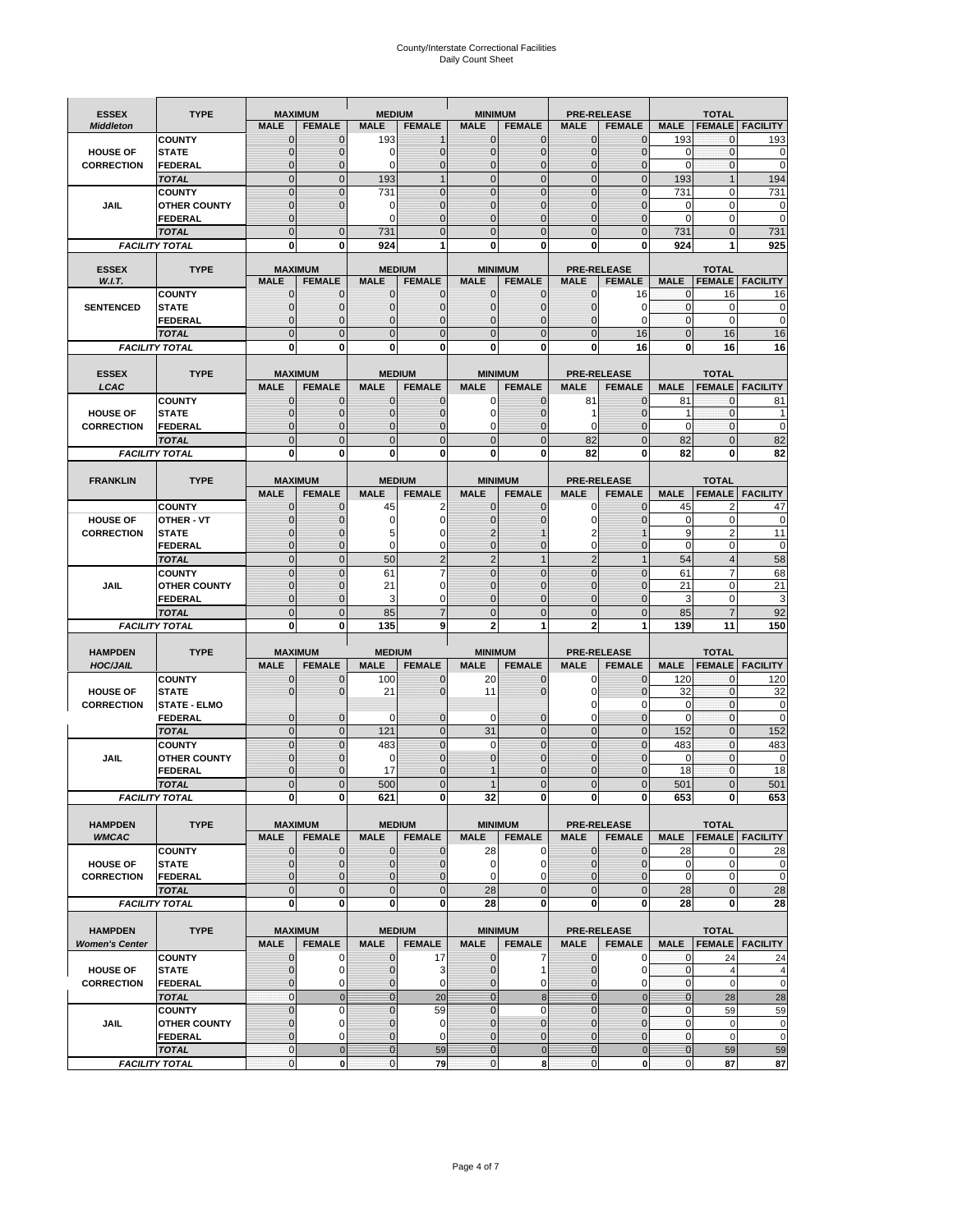| <b>HAMPSHIRE</b>  | <b>TYPE</b>                           |                              | <b>MAXIMUM</b>                |                   | <b>MEDIUM</b>                  |                  | <b>MINIMUM</b>                |                            | <b>PRE-RELEASE</b>                  |                             | <b>TOTAL</b>                  |                        |
|-------------------|---------------------------------------|------------------------------|-------------------------------|-------------------|--------------------------------|------------------|-------------------------------|----------------------------|-------------------------------------|-----------------------------|-------------------------------|------------------------|
|                   |                                       | <b>MALE</b>                  | <b>FEMALE</b>                 | <b>MALE</b>       | <b>FEMALE</b>                  | <b>MALE</b>      | <b>FEMALE</b>                 | <b>MALE</b>                | <b>FEMALE</b>                       | <b>MALE</b>                 | <b>FEMALE</b>                 | <b>FACILITY</b>        |
|                   | <b>COUNTY</b>                         | $\mathbf{0}$                 | $\mathbf 0$                   | 20                | $\mathbf{0}$                   | 4                | $\mathbf 0$                   | 1                          | $\overline{0}$                      | 25                          | 0                             | 25                     |
| <b>HOUSE OF</b>   | <b>STATE</b>                          | $\mathbf 0$                  | 0                             | 1                 | 0                              | 0                | $\overline{0}$                | 5                          | $\mathbf 0$                         | 6                           | $\mathbf{0}$                  | 6                      |
| <b>CORRECTION</b> | FEDERAL                               | $\mathbf 0$                  | $\overline{0}$                | 0                 | $\overline{0}$                 | $\mathbf 0$      | $\overline{0}$                | $\mathbf{0}$               | $\overline{0}$                      | $\mathbf 0$                 | $\mathbf{0}$                  | 0                      |
|                   | <b>TOTAL</b>                          | $\mathbf{0}$                 | $\overline{0}$                | 21                | $\mathbf 0$                    | $\overline{4}$   | $\overline{0}$                | $6\phantom{1}$             |                                     | 31                          | $\pmb{0}$                     | 31                     |
|                   | <b>COUNTY</b>                         | $\mathbf 0$                  | $\mathbf 0$                   | 82                | $\mathbf 0$                    | $\overline{0}$   | $\overline{0}$                | $\mathbf 0$                | $\mathbf 0$                         | 82                          | $\mathbf 0$                   | 82                     |
| <b>JAIL</b>       | <b>OTHER COUNTY</b>                   | 0                            | $\mathbf 0$                   | $\mathbf{0}$      | $\pmb{0}$                      | $\mathbf 0$      | $\mathbf 0$                   | 0                          | $\mathbf 0$                         | $\mathbf 0$                 | $\mathbf{0}$                  | 0                      |
|                   | <b>FEDERAL</b>                        | $\mathbf{0}$                 | $\mathbf 0$                   | 4                 | 0                              | $\overline{0}$   | $\mathbf{0}$                  | $\overline{0}$             | $\overline{0}$                      | $\overline{4}$              | $\mathbf{0}$                  | $\overline{4}$         |
|                   | <b>TOTAL</b>                          | $\mathbf 0$                  | $\mathbf 0$                   | 86                | $\mathbf 0$                    | $\overline{0}$   | $\overline{0}$                | $\mathbf 0$                |                                     | 86                          | $\mathbf 0$                   | 86                     |
|                   | <b>FACILITY TOTAL</b>                 | 0                            | 0                             | 107               | 0                              | 4                | 0                             | 6                          |                                     | 117                         | 0                             | 117                    |
|                   |                                       |                              |                               |                   |                                |                  |                               |                            |                                     |                             |                               |                        |
| <b>MIDDLESEX</b>  | <b>TYPE</b>                           |                              | <b>MAXIMUM</b>                |                   | <b>MEDIUM</b>                  |                  | <b>MINIMUM</b>                |                            | <b>PRE-RELEASE</b><br><b>FEMALE</b> |                             | <b>TOTAL</b><br><b>FEMALE</b> |                        |
| E. Cambridge      | <b>COUNTY</b>                         | <b>MALE</b><br>0             | <b>FEMALE</b><br>$\mathbf 0$  | <b>MALE</b><br>0  | <b>FEMALE</b><br>0             | <b>MALE</b><br>0 | <b>FEMALE</b><br>$\mathbf{0}$ | <b>MALE</b><br>0           | 0                                   | <b>MALE</b><br>$\mathbf{0}$ | 0                             | <b>FACILITY</b>        |
| <b>HOUSE OF</b>   | <b>STATE</b>                          | $\pmb{0}$                    | $\mathbf 0$                   | $\mathbf 0$       | $\mathbf 0$                    | $\mathbf{0}$     | $\mathbf 0$                   | $\mathbf{0}$               | $\mathbf 0$                         | $\pmb{0}$                   | $\mathbf{0}$                  | 0                      |
| <b>CORRECTION</b> | <b>FEDERAL</b>                        | $\mathbf{0}$                 | $\mathbf 0$                   | $\mathbf 0$       | $\mathbf{0}$                   | $\mathbf{0}$     | $\mathbf{0}$                  | $\mathbf{0}$               | $\mathbf 0$                         | $\mathbf{0}$                | $\mathbf{0}$                  | 0                      |
|                   | <b>TOTAL</b>                          | $\mathbf{0}$                 | $\overline{0}$                | $\overline{0}$    | $\mathbf 0$                    | $\mathbf{0}$     | $\mathbf{0}$                  | $\mathbf{0}$               | $\overline{0}$                      | $\pmb{0}$                   | $\mathbf{0}$                  | $\overline{0}$         |
|                   | <b>COUNTY</b>                         | $\mathbf{0}$                 | $\mathbf 0$                   | $\mathbf 0$       | $\mathbf{0}$                   | $\mathbf{0}$     | $\mathbf{0}$                  | $\mathbf{0}$               | $\mathbf 0$                         | $\bf 0$                     | $\pmb{0}$                     | 0                      |
| JAIL              | <b>OTHER COUNTY</b>                   | $\mathbf{0}$                 | $\mathbf 0$                   | $\mathbf 0$       | $\mathbf 0$                    | $\mathbf{0}$     | $\Omega$                      | $\mathbf{0}$               | $\mathbf 0$                         | $\mathbf{0}$                | $\mathbf{0}$                  | 0                      |
|                   | <b>FEDERAL</b>                        | $\mathbf{0}$                 | $\mathbf{0}$                  | $\mathbf{0}$      | $\mathbf 0$                    | $\mathbf 0$      | $\mathbf{0}$                  | $\pmb{0}$                  | $\mathbf 0$                         | $\mathbf{0}$                | $\pmb{0}$                     | 0                      |
|                   | <b>TOTAL</b>                          | $\mathbf{0}$                 | $\overline{0}$                | $\mathbf{0}$      | $\mathbf 0$                    | $\mathbf{0}$     | $\mathbf 0$                   | $\mathbf{0}$               | $\overline{0}$                      | $\mathbf 0$                 | $\mathbf 0$                   | $\overline{0}$         |
|                   | <b>FACILITY TOTAL</b>                 | 0                            | 0                             | $\mathbf 0$       | 0                              | 0                | $\mathbf{0}$                  | $\bf{0}$                   | 0                                   | 0                           | 0                             | O                      |
|                   |                                       |                              |                               |                   |                                |                  |                               |                            |                                     |                             |                               |                        |
| <b>MIDDLESEX</b>  | <b>TYPE</b>                           |                              | <b>MAXIMUM</b>                |                   | <b>MEDIUM</b>                  |                  | <b>MINIMUM</b>                |                            | <b>PRE-RELEASE</b>                  |                             | <b>TOTAL</b>                  |                        |
| <b>Billerica</b>  |                                       | <b>MALE</b>                  | <b>FEMALE</b>                 | <b>MALE</b>       | <b>FEMALE</b>                  | <b>MALE</b>      | <b>FEMALE</b>                 | <b>MALE</b>                | <b>FEMALE</b>                       | <b>MALE</b>                 | <b>FEMALE</b>                 | <b>FACILITY</b>        |
|                   | <b>COUNTY</b>                         | 0                            | $\mathbf 0$                   | 135               | $\mathbf{0}$                   | 10               | $\mathbf{0}$                  | 15                         | $\overline{0}$                      | 160                         | 0                             | 160                    |
| <b>HOUSE OF</b>   | <b>STATE</b>                          | 0                            | $\overline{0}$                | 0                 | $\mathbf{0}$                   | $\mathbf 0$      | $\mathbf{0}$                  | 0                          | $\overline{0}$                      | 0                           | $\mathbf 0$                   | 0                      |
| <b>CORRECTION</b> | <b>FEDERAL</b>                        | 0                            | $\mathbf 0$                   | $\mathbf 0$       | $\mathbf{0}$                   | 0                | $\mathbf{0}$                  | 0                          | $\mathbf 0$                         | $\mathbf 0$                 | $\pmb{0}$                     | 0                      |
|                   | <b>TOTAL</b>                          | $\mathbf{0}$                 | $\overline{0}$                | 135               | $\mathbf{0}$                   | 10               | $\mathbf 0$                   | 15                         | $\overline{0}$                      | 160                         | $\mathbf{0}$                  | 160                    |
|                   | <b>COUNTY</b>                         | $\mathbf 0$                  | $\overline{0}$                | 378               | $\overline{0}$                 | $\overline{0}$   | $\overline{0}$                | $\mathbf 0$                | $\overline{0}$                      | 378                         | $\mathbf 0$                   | 378                    |
| <b>JAIL</b>       | <b>OTHER COUNTY</b>                   | 0                            | 0                             | $\mathbf 0$       | 0                              | $\mathbf 0$      | $\overline{0}$                | 0                          | 0                                   | 0                           | 0                             | 0                      |
|                   | <b>FEDERAL</b>                        | 0                            | $\overline{0}$                | $\Omega$          | $\overline{0}$                 | $\overline{0}$   | $\overline{0}$                | 0                          | $\overline{0}$                      | $\mathbf 0$                 | $\mathbf{0}$                  | 0                      |
|                   | <b>TOTAL</b>                          | $\mathbf{0}$                 | $\mathbf 0$                   | 378               | $\mathbf 0$                    | $\overline{0}$   | $\mathbf 0$                   | $\mathbf{0}$               | $\overline{0}$                      | 378                         | $\mathbf 0$                   | 378                    |
|                   | <b>FACILITY TOTAL</b>                 |                              | 0                             | 513               | 0                              | 10               | 0                             | 15                         | 0                                   | 538                         | 0                             | 538                    |
|                   |                                       |                              |                               |                   |                                |                  |                               |                            |                                     |                             |                               |                        |
|                   |                                       |                              |                               |                   |                                |                  |                               |                            |                                     |                             |                               |                        |
| <b>NORFOLK</b>    | <b>TYPE</b>                           |                              | <b>MAXIMUM</b>                |                   | <b>MEDIUM</b>                  |                  | <b>MINIMUM</b>                |                            | <b>PRE-RELEASE</b>                  |                             | <b>TOTAL</b>                  |                        |
| Dedham / RT 128   |                                       | <b>MALE</b>                  | <b>FEMALE</b>                 | <b>MALE</b>       | <b>FEMALE</b>                  | <b>MALE</b>      | <b>FEMALE</b>                 | <b>MALE</b>                | <b>FEMALE</b>                       | <b>MALE</b>                 | <b>FEMALE</b>                 | <b>FACILITY</b>        |
| <b>HOUSE OF</b>   | <b>COUNTY</b><br><b>STATE</b>         | $\mathbf{0}$<br>$\mathbf{0}$ | $\mathbf 0$<br>$\overline{0}$ | 78<br>$\mathbf 0$ | $\mathbf{0}$<br>$\overline{0}$ | 0<br>$\mathbf 0$ | $\mathbf{0}$<br>$\mathbf{0}$  | 17<br>0                    | $\overline{0}$<br>$\overline{0}$    | 95<br>0                     | 0<br>$\mathbf 0$              | 95<br>0                |
| <b>CORRECTION</b> |                                       | 0                            | $\mathbf{0}$                  | 0                 | 0                              | 0                | $\mathbf 0$                   | 0                          | 0                                   | $\mathbf 0$                 | 0                             | 0                      |
|                   | <b>FEDERAL</b><br><b>TOTAL</b>        | $\mathbf{0}$                 | $\mathbf 0$                   | 78                | $\overline{0}$                 | $\mathbf 0$      | $\overline{0}$                | 17                         | $\overline{0}$                      | 95                          | $\mathbf{0}$                  | 95                     |
|                   | <b>COUNTY</b>                         | $\mathbf{0}$                 | $\overline{0}$                | 216               | $\overline{0}$                 | $\overline{0}$   | $\overline{0}$                | $\mathbf 0$                | $\overline{0}$                      | 216                         | $\mathbf 0$                   | 216                    |
| <b>JAIL</b>       | INS                                   | $\mathbf 0$                  | 0                             | 0                 | 0                              | $\mathbf{0}$     | $\overline{0}$                | 0                          | $\mathbf 0$                         | 0                           | 0                             | 0                      |
|                   | FEDERAL                               | $\mathbf{0}$                 | $\overline{0}$                | 65                | $\overline{0}$                 | $\overline{0}$   | $\overline{0}$                | $\overline{0}$             | $\overline{0}$                      | 65                          | $\mathbf{0}$                  | 65                     |
|                   | <b>TOTAL</b>                          | $\mathbf 0$                  | $\overline{0}$                | 281               | $\overline{0}$                 | $\overline{0}$   | $\overline{0}$                | $\overline{0}$             | $\overline{0}$                      | 281                         | $\overline{0}$                | 281                    |
|                   | <b>FACILITY TOTAL</b>                 | 0                            | 0                             | 359               | 0                              | 0                | $\mathbf 0$                   | 17                         | 0                                   | 376                         | 0                             | 376                    |
|                   |                                       |                              |                               |                   |                                |                  |                               |                            |                                     |                             |                               |                        |
| <b>NORFOLK</b>    | <b>TYPE</b>                           |                              | <b>MAXIMUM</b>                |                   | <b>MEDIUM</b>                  |                  | <b>MINIMUM</b>                |                            | <b>PRE-RELEASE</b>                  |                             | <b>TOTAL</b>                  |                        |
| <b>Braintree</b>  |                                       | <b>MALE</b>                  | <b>FEMALE</b>                 | <b>MALE</b>       | <b>FEMALE</b>                  | <b>MALE</b>      | <b>FEMALE</b>                 | <b>MALE</b>                | <b>FEMALE</b>                       | <b>MALE</b>                 | <b>FEMALE</b>                 | <b>FACILITY</b>        |
|                   | <b>COUNTY</b>                         | 0                            | $\mathbf 0$                   | $\mathbf 0$       | 0                              | 0                | $\mathbf{0}$                  | 0                          | 0                                   | 0                           | 0                             | 0                      |
| <b>HOUSE OF</b>   | <b>STATE</b>                          | $\mathbf{0}$                 | $\mathbf{0}$                  | $\mathbf{O}$      | $\overline{0}$                 | $\mathbf{0}$     | $\overline{0}$                | $\mathbf{0}$               | $\overline{0}$                      | $\mathbf{0}$                | $\mathbf{O}$                  | 0                      |
| <b>CORRECTION</b> | FEDERAL                               | $\mathbf 0$                  | 0                             | $\mathbf 0$       | $\mathbf 0$                    | $\mathbf 0$      | $\overline{0}$                | 0                          | $\mathbf 0$                         | $\mathbf 0$                 | $\mathbf 0$                   | 0                      |
|                   | <b>TOTAL</b>                          | $\pmb{0}$                    | $\mathbf 0$                   | $\mathbf 0$       | $\mathbf 0$                    | $\mathbf{0}$     | $\mathbf 0$                   | $\mathbf 0$                | $\pmb{0}$                           | $\mathbf 0$                 | $\pmb{0}$                     | $\mathbf 0$            |
|                   | <b>FACILITY TOTAL</b>                 | $\mathbf 0$                  | 0                             | $\mathbf{0}$      | 0                              | 0                | <sub>0</sub>                  | $\mathbf 0$                | 0                                   | $\mathbf 0$                 | $\mathbf 0$                   | $\mathbf{0}$           |
|                   |                                       |                              |                               |                   |                                |                  |                               |                            |                                     |                             |                               |                        |
| <b>PLYMOUTH</b>   | <b>TYPE</b>                           |                              | <b>MAXIMUM</b>                |                   | <b>MEDIUM</b>                  |                  | <b>MINIMUM</b>                |                            | <b>PRE-RELEASE</b>                  |                             | <b>TOTAL</b>                  |                        |
|                   |                                       | <b>MALE</b>                  | <b>FEMALE</b>                 | <b>MALE</b>       | <b>FEMALE</b>                  | <b>MALE</b>      | <b>FEMALE</b>                 | <b>MALE</b>                | <b>FEMALE</b>                       | <b>MALE</b>                 |                               | <b>FEMALE</b> FACILITY |
| <b>HOUSE OF</b>   | <b>COUNTY</b><br><b>STATE</b>         | $\mathbf{0}$<br>$\mathbf 0$  | $\mathbf{0}$<br>$\mathbf 0$   | 73<br>19          | $\mathbf 0$<br>$\pmb{0}$       | 0<br>$\pmb{0}$   | $\mathbf{0}$<br>$\mathbf 0$   | $\mathbf 0$<br>$\mathbf 0$ | $\mathbf{0}$<br>$\overline{0}$      | 73<br>19                    | $\mathbf 0$<br>$\mathbf 0$    | 73                     |
| <b>CORRECTION</b> | <b>FEDERAL</b>                        | $\mathbf{0}$                 | $\mathbf 0$                   | $\mathbf 0$       | $\mathbf 0$                    | $\mathbf 0$      | $\mathbf{0}$                  | 0                          | $\overline{0}$                      | $\mathbf 0$                 | $\mathbf 0$                   | 19<br>$\mathbf 0$      |
|                   | <b>DYS</b>                            | $\mathbf{0}$                 | $\mathbf{0}$                  | 0                 | $\pmb{0}$                      | $\mathbf 0$      | $\overline{0}$                | $\mathbf 0$                | $\mathbf 0$                         | $\mathbf{0}$                | $\overline{0}$                | $\mathbf 0$            |
|                   | <b>TOTAL</b>                          | $\mathbf 0$                  | $\mathbf 0$                   | 92                | $\mathbf 0$                    | $\mathbf 0$      | $\mathbf 0$                   | $\mathbf 0$                | $\pmb{0}$                           | 92                          | $\mathbf{0}$                  | 92                     |
|                   | <b>COUNTY</b>                         | $\pmb{0}$                    | $\mathbf 0$                   | 204               | $\mathbf 0$                    | $\mathbf{0}$     | $\overline{0}$                | $\mathbf 0$                | $\pmb{0}$                           | 204                         | $\mathbf 0$                   | 204                    |
| JAIL              | <b>OTHER COUNTY</b>                   | $\mathbf{0}$                 | $\mathbf{0}$                  | 104               | $\pmb{0}$                      | $\mathbf 0$      | $\overline{0}$                | 0                          | $\mathbf 0$                         | 104                         | $\mathbf 0$                   | 104                    |
|                   | <b>FEDERAL</b>                        | $\mathbf 0$                  | $\mathbf 0$                   | 240               | 0                              | $\mathbf 0$      | $\overline{0}$                | $\mathbf 0$                | $\mathbf 0$                         | 240                         | $\mathbf 0$                   |                        |
|                   | 52A's                                 | $\mathbf{0}$                 | $\mathbf 0$                   | 0                 | $\mathbf{0}$                   | $\mathbf 0$      | $\overline{0}$                | $\mathbf 0$                | $\mathbf 0$                         | $\mathbf 0$                 | $\mathbf{0}$                  | 240<br>$\mathbf 0$     |
|                   | Non 52A's                             | $\mathbf 0$                  | $\mathbf{0}$                  | 0                 | 0                              | $\mathbf 0$      | $\overline{0}$                | $\mathbf 0$                | $\mathbf 0$                         | $\mathbf 0$                 | $\mathbf 0$                   | $\mathbf 0$            |
|                   | <b>TOTAL</b><br><b>FACILITY TOTAL</b> | $\mathbf{0}$<br>$\mathbf 0$  | $\mathbf 0$<br>0              | 548<br>640        | $\overline{0}$<br>0            | $\mathbf 0$<br>0 | $\overline{0}$<br>0           | $\mathbf 0$<br>$\pmb{0}$   | $\pmb{0}$<br>0                      | 548<br>640                  | $\mathbf 0$<br>$\mathbf 0$    | 548<br>640             |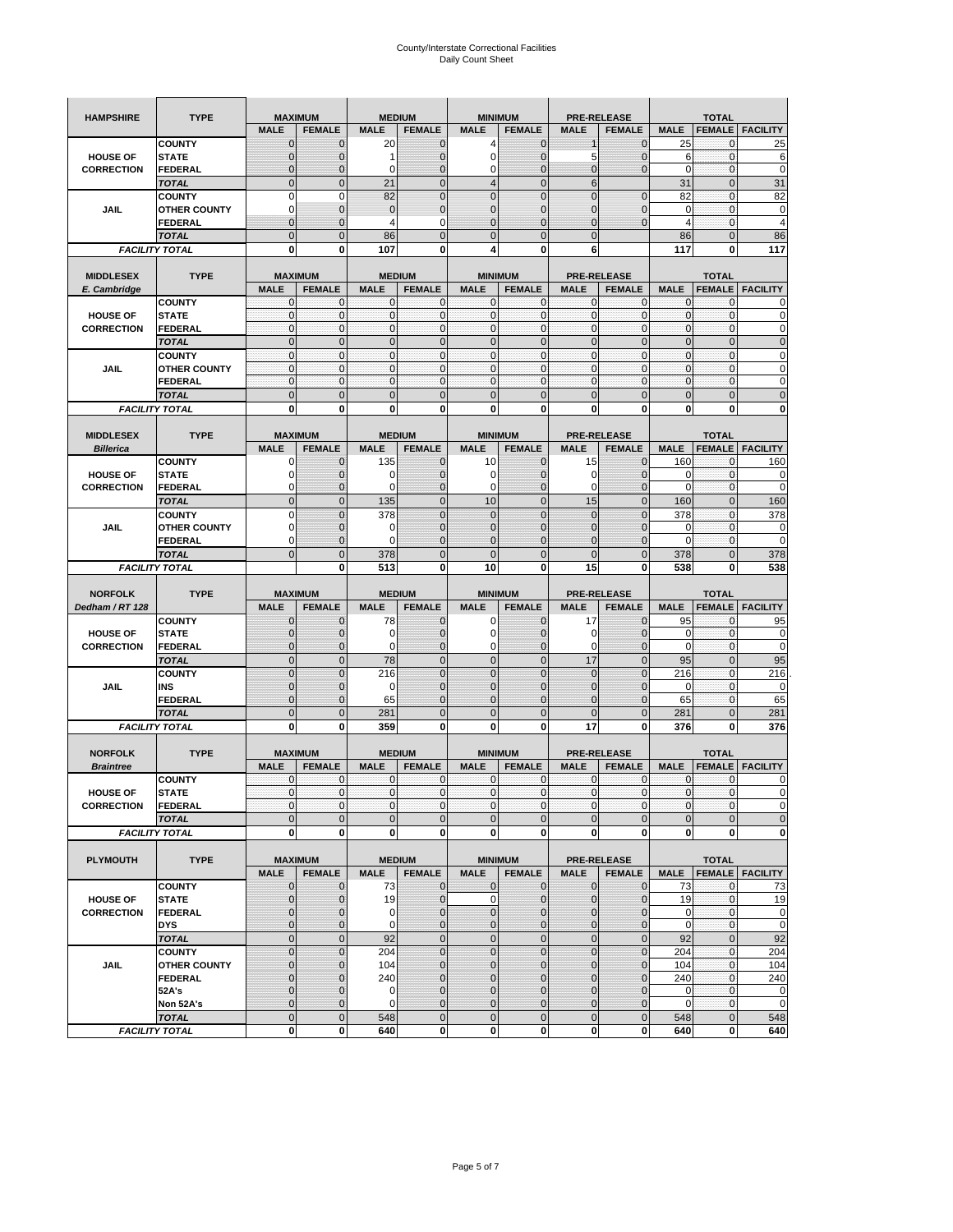# County/Interstate Correctional Facilities Daily Count Sheet

| <b>SUFFOLK</b>        | <b>TYPE</b>           |                              | <b>MAXIMUM</b> |               | <b>MEDIUM</b>  |              | <b>MINIMUM</b> |              | <b>PRE-RELEASE</b> |             | <b>TOTAL</b>  |                 |
|-----------------------|-----------------------|------------------------------|----------------|---------------|----------------|--------------|----------------|--------------|--------------------|-------------|---------------|-----------------|
| <b>Nashua Street</b>  |                       | <b>MALE</b>                  | <b>FEMALE</b>  | <b>MALE</b>   | <b>FEMALE</b>  | <b>MALE</b>  | <b>FEMALE</b>  | <b>MALE</b>  | <b>FEMALE</b>      | <b>MALE</b> | <b>FEMALE</b> | <b>FACILITY</b> |
|                       | <b>COUNTY</b>         | $\Omega$                     | $\mathbf{0}$   | 466           | $\Omega$       | $\mathbf{0}$ | $\Omega$       | $\Omega$     | $\Omega$           | 466         | $\Omega$      | 466             |
| <b>JAIL</b>           | <b>OTHER COUNTY</b>   | $\Omega$                     | 0              | $\Omega$      | 0              | $\mathbf{0}$ | $\Omega$       | $\Omega$     | $\Omega$           | $\Omega$    | $\Omega$      | 0               |
|                       | <b>FEDERAL</b>        | $\Omega$                     | $\Omega$       | 0             | $\Omega$       | $\mathbf{0}$ | $\Omega$       | $\Omega$     | $\Omega$           | $\Omega$    | $\Omega$      | $\Omega$        |
|                       | <b>TOTAL</b>          | $\Omega$                     | $\mathbf 0$    | 466           | $\overline{0}$ | $\mathbf{0}$ | $\mathbf 0$    | $\mathbf{0}$ | $\Omega$           | 466         | $\Omega$      | 466             |
|                       | <b>FACILITY TOTAL</b> | 0                            | 0              | 466           | $\bf{0}$       | $\mathbf{0}$ | 0              | $\mathbf{0}$ | 0                  | 466         | 0             | 466             |
|                       |                       |                              |                |               |                |              |                |              |                    |             |               |                 |
| <b>SUFFOLK</b>        | <b>TYPE</b>           |                              | <b>MAXIMUM</b> | <b>MEDIUM</b> |                |              | <b>MINIMUM</b> |              | <b>PRE-RELEASE</b> |             | <b>TOTAL</b>  |                 |
| South Bay             |                       | <b>MALE</b>                  | <b>FEMALE</b>  | <b>MALE</b>   | <b>FEMALE</b>  | <b>MALE</b>  | <b>FEMALE</b>  | <b>MALE</b>  | <b>FEMALE</b>      | <b>MALE</b> | <b>FEMALE</b> | <b>FACILITY</b> |
|                       | <b>COUNTY</b>         | $\Omega$                     | $\mathbf{0}$   | 372           | 151            | $\mathbf{0}$ | $\mathbf{0}$   | 5            | 2                  | 377         | 153           | 530             |
| <b>HOUSE OF</b>       | <b>STATE</b>          |                              | $\mathbf{0}$   | $\Omega$      | $\Omega$       | $\Omega$     | O              | $\Omega$     | $\Omega$           | $\Omega$    | $\Omega$      | 0               |
| <b>CORRECTION</b>     | <b>FEDERAL</b>        | $\Omega$                     | $\mathbf{0}$   | $\Omega$      | $\Omega$       | $\mathbf{0}$ | $\mathbf{0}$   | $\Omega$     | 0                  | $\Omega$    | $\Omega$      | $\Omega$        |
|                       | <b>TOTAL</b>          | $\Omega$                     | $\overline{0}$ | 372           | 151            | $\mathbf 0$  | $\mathbf 0$    | 5            | $\overline{2}$     | 377         | 153           | 530             |
| <b>FACILITY TOTAL</b> |                       | 0                            | 0              | 372           | 151            | <sub>0</sub> | $\bf{0}$       | 5            | $\overline{2}$     | 377         | 153           | 530             |
|                       |                       |                              |                |               |                |              |                |              |                    |             |               |                 |
| <b>WORCESTER</b>      |                       |                              | <b>MAXIMUM</b> |               | <b>MEDIUM</b>  |              | <b>MINIMUM</b> |              | <b>PRE-RELEASE</b> |             | <b>TOTAL</b>  |                 |
|                       |                       | <b>MALE</b>                  | <b>FEMALE</b>  | <b>MALE</b>   | <b>FEMALE</b>  | <b>MALE</b>  | <b>FEMALE</b>  | <b>MALE</b>  | <b>FEMALE</b>      | <b>MALE</b> | <b>FEMALE</b> | <b>FACILITY</b> |
|                       | <b>COUNTY</b>         |                              |                |               |                |              |                |              |                    | 164         | $\Omega$      | 164             |
| <b>HOUSE OF</b>       | <b>STATE</b>          |                              |                |               |                |              |                |              |                    | 0           | 0             | 0               |
| <b>CORRECTION</b>     | <b>FEDERAL</b>        |                              |                |               |                |              |                |              |                    | $\Omega$    | $\Omega$      | $\Omega$        |
|                       | <b>TOTAL</b>          | U                            | $\Omega$       | $\Omega$      | $\mathbf 0$    | $\Omega$     | $\Omega$       | $\Omega$     | $\Omega$           | 164         | $\Omega$      | 164             |
|                       | <b>COUNTY</b>         |                              |                |               |                |              |                |              |                    | 457         | $\Omega$      | 457             |
| <b>JAIL</b>           | <b>OTHER COUNTY</b>   |                              |                |               |                |              |                |              |                    | 0           | 0             | 0               |
|                       | FEDERAL               |                              |                |               |                |              |                |              |                    | $\Omega$    | $\Omega$      | $\Omega$        |
|                       | <b>TOTAL</b>          | $\cap$                       | $\Omega$       | $\Omega$      | $\mathbf{0}$   | $\mathbf{0}$ | $\mathbf{0}$   | $\mathbf 0$  | $\Omega$           | 457         | $\Omega$      | 457             |
| <b>FACILITY TOTAL</b> |                       | $\Omega$                     | $\mathbf 0$    | $\Omega$      | 0              | 0            | $\mathbf{0}$   | $\mathbf 0$  | 0                  | 621         | O             | 621             |
|                       |                       |                              |                |               |                |              |                |              |                    |             |               |                 |
| <b>FEDERAL BUREAU</b> |                       | <b>STATE</b>                 |                |               |                |              |                |              |                    |             |               |                 |
| OF PRISONS            | <b>TYPE</b>           | <b>TOTAL</b>                 | 11             |               |                |              |                |              |                    |             |               |                 |
| <b>DYS</b>            | <b>TYPE</b>           | <b>STATE</b><br><b>TOTAL</b> | 0              |               |                |              |                |              |                    |             |               |                 |
|                       |                       | <b>STATE</b>                 |                |               |                |              |                |              |                    |             |               |                 |
| <b>INTERSTATES</b>    | <b>TYPE</b>           | <b>TOTAL</b>                 | 77             |               |                |              |                |              |                    |             |               |                 |

\*Data for county facilities is provided by the MA County Sheriffs.